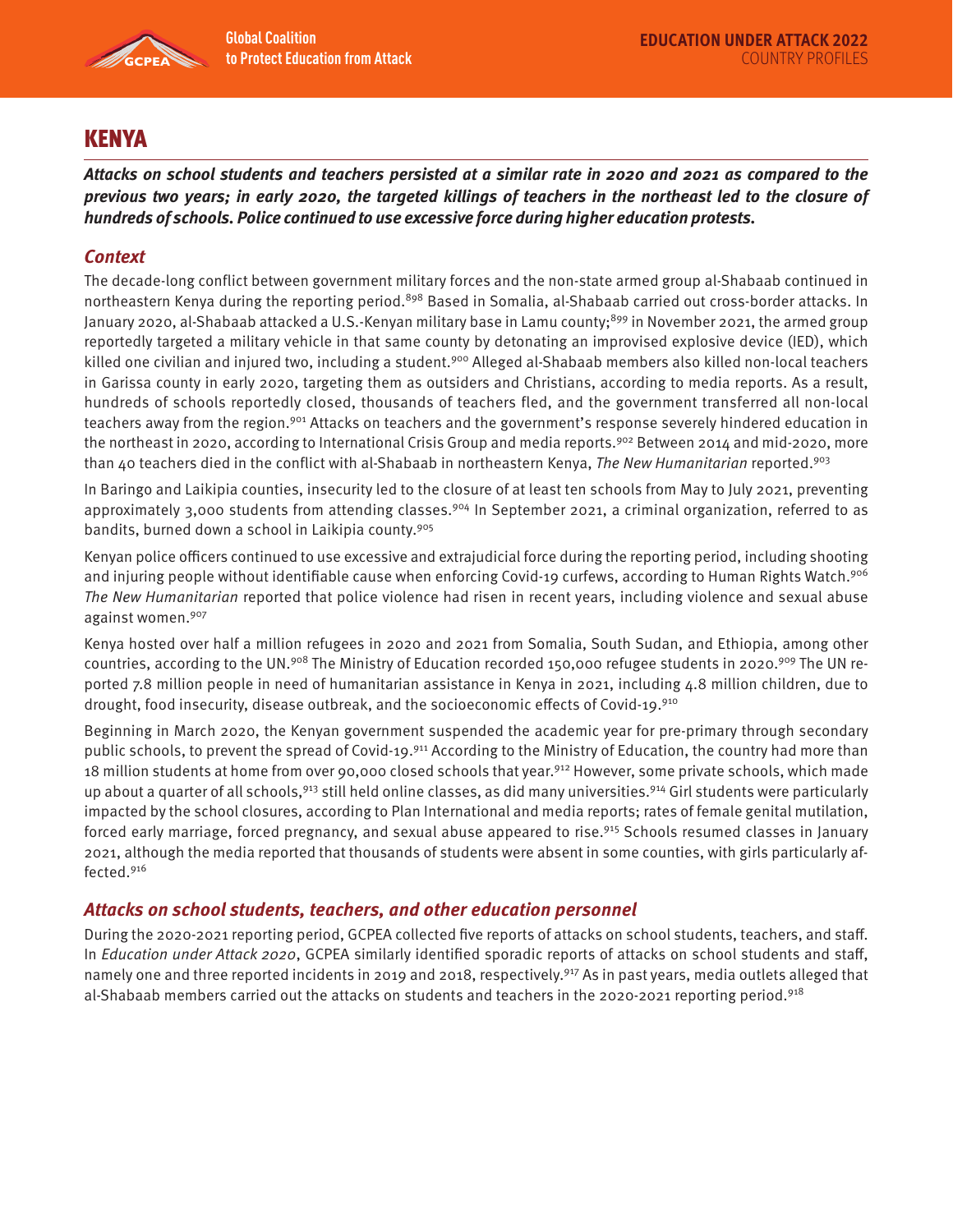In 2020, GCPEA identified two reported attacks on school students, teachers, and staff:

- On January 7, 2020, alleged members of al-Shabaab killed four students and one teacher, at Saretho Primary School, in Dadaab town, Garissa county, according to international media outlet Al Jazeera.<sup>919</sup> 250 students attended the boarding school where ten teachers taught, nine of whom were non-local. The remaining teachers reportedly fled the region after the attack and the school was closed, as were several others in the area.<sup>920</sup>
- Alleged al-Shabaab members killed three teachers and injured another at Kamuthe primary school, in Kamuthe, Garissa county, on January 13, 2020, according to international media outlet The Guardian and local outlet The Star.<sup>921</sup> The suspected non-state armed group entered teachers' quarters at the school where they reportedly shot the teachers at close range.<sup>922</sup> Due to targeted violence against teachers, hundreds of schools reportedly closed in the northeast in early 2020 and thousands of teachers reportedly left the area.<sup>923</sup>

In 2021, GCPEA collected three reports of attacks on students, teachers, and staff:

- On March 2, 2021, alleged al-Shabaab members abducted a secondary school student in Shallete village, Wajir county, as reported by local media.<sup>924</sup>
- On August 3, 2021, parents from local primary and secondary schools reportedly protested outside the county commissioner's office in Kinamba town, Laikipia county, over insecurity in the area caused by banditry. Police used teargas to disperse the protesters, according to local media outlet The Star.925
- Local media reported that on September 10, 2021, primary school teachers, who were refugees from South Sudan, protested about their delayed salaries at the Kakuma Refugee Camp in Turkana county. To disperse the demonstration, police officers fired teargas into the crowd and arrested at least two demonstrators, although it was unclear whether educators or students were among those arrested.926

### **Military use of schools and universities**

In 2020 and 2021, GCPEA identified one report of the military use of a school. Education under Attack 2020, which covered 2017-2019, included no reported incidents of military use of educational facilities.<sup>927</sup>

In January 2020, international media outlet AllAfrica reported that the Kenyan Navy had erected a fence on the land of neighboring Mweza Primary and Secondary School in Mombasa city, Mombasa county.<sup>928</sup> The school community reportedly protested the construction of the fence designed to encircle Navy base housing, describing it as a land grab and claiming it would affect the playground and several classrooms.<sup>929</sup> Although GCPEA had not identified the incident at the time, the land invasion appeared to first receive news coverage in 2017.930

#### **Attacks on higher education**

GCPEA identified approximately ten reported incidents of attacks on higher education during the 2020-2021 reporting period. The rate of attacks on higher education remained similar to previous years, when GCPEA recorded 13 total incidents in 2018 and 2019.931 As was most often the case in previous years, reported incidents in 2020 and 2021 involved police arresting students or repressing higher education protests.<sup>932</sup>

In 2020, GCPEA collected five reported attacks on higher education:

- On January 12, 2020, students reportedly protested at Egerton University, in Njoro town, Nakuru county, over the administration preventing some students from entering campus without paying fines for university property damage in 2019. Scholars at Risk and local media reported that students threw stones at police officers; police officers reportedly used teargas and fired shots into the air.<sup>933</sup>
- The next day, protests continued at Egerton University with police reportedly continuing to use teargas to disperse students. On January 12 and 13, 2020, local media outlet The Standard reported that the police arrested around ten students.934
- On March 6, 2020, students protested overcrowding, neglect, and the administration's refusal to allow students who had not yet paid fees to take exams at Sang'alo Technical Institute in Bungoma town, Bungoma county, according to local media. Police reportedly fired teargas into dormitories, injured students using batons, and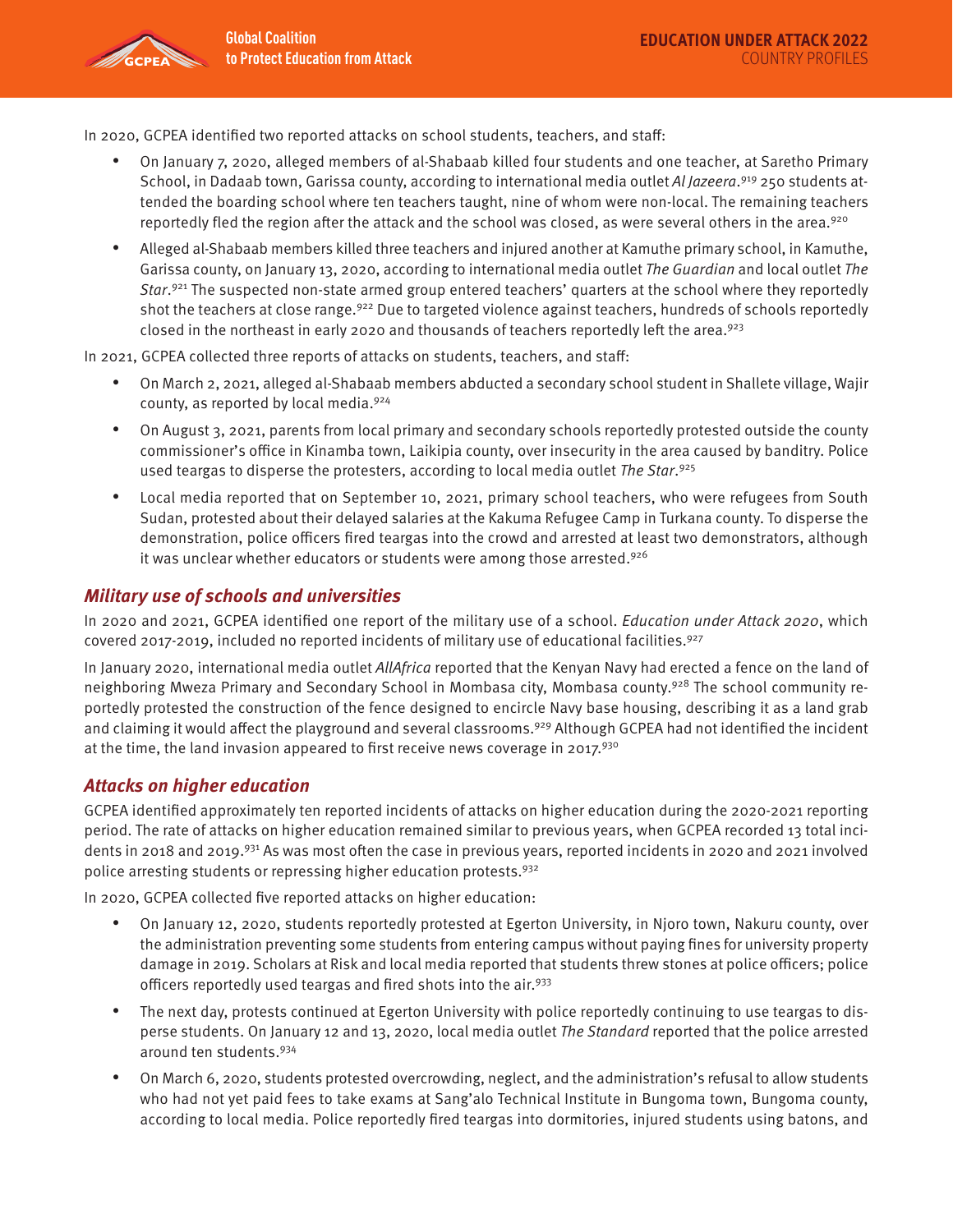arrested 40 students.935

- On December 2, 2020, police reportedly used teargas on protesting students at Karatina University, in Karatina town, Nyeri county. According to local media outlet Nation, students demonstrated against having to pay fees despite studying at home, and their exam schedule, among other grievances. Students reportedly broke windows at the university and vandalized a police car.<sup>936</sup>
- On December 3, 2020, police used teargas to disperse students protesting near the University of Nairobi, in Nairobi, over a government plan to increase tuition fees three-fold in 2021, according to Scholars at Risk.<sup>937</sup>

In 2021, GCPEA identified approximately five reports of attacks on higher education students and staff. For example:

- Local media reported that on May 25, 2021, police fired teargas and arrested five protesting students at the main entrance to Maasai Mara University, in Narok town, Narok county. The students demonstrated against local drivers after a student was reportedly killed in a recent traffic accident.<sup>938</sup>
- On June 21, 2021, police fired teargas at protesting students from the Kenya Water Institute and arrested at least three, in Tharaka town, Nithi county, according to local media outlet Nation. The students reportedly demonstrated against admissions fees.939
- Local media reported that on July 14, 2021, students from the University of Nairobi demonstrated against an increase in tuition fees. After students blocked local roads, police officers reportedly fired teargas at the demonstrators and arrested three students.940
- According to local media source The Star, students attending Kisii University demonstrated against high fees and vandalized campus property on October 12, 2021, in Kisii town, Kisii county. To disperse the crowd, police reportedly fired teargas at the students.941

- 911 Abdi Latif Dahir, "Kenya's Unusual Solution to the School Problem: Cancel the Year and Start Over," The New York Times, August 5, 2020.
- $912$  Ministry of Education, Kenya Basic Education Covid-19 Emergency Response Plan (Kenya: Ministry of Education, May 2020), p. 11.

<sup>898</sup> International Crisis Group, How to Shield Education from Al-Shabaab in Kenya's North East (Nairobi, Kenya: International Crisis Group, 2020), p. 2. Jeffrey Gettleman, "Kenyan Forces Enter Somalia to Battle Militants," The New York Times, October 16, 2011.

<sup>899</sup> International Crisis Group, How to Shield Education from Al-Shabaab in Kenya's North East (Nairobi, Kenya: International Crisis Group, 2020), p. 1. "Camp Simba: Three Americans killed in Kenya base," BBC, January 5, 2020.

<sup>900 &</sup>quot;Kenya: One Killed, Two Injured in Suspected Al-Shabaab Attack in Lamu" All Africa, November 1, 2021.

<sup>901</sup> Abdullahi Mire, "Victims of al-Shabab school attacks share their stories," January 30, 2020. Moulid Hujale, "Schools close in north-east Kenya after al-Shabaab targets teachers," The Guardian, March 10, 2020. Stephen Astariko, "Al Shabaab attack school, kill three non-local teachers in Garissa," The Star, January 13, 2020. International Crisis Group, How to Shield Education from Al-Shabaab in Kenya's North East (Nairobi, Kenya: International Crisis Group, 2020), p. 2.

<sup>902</sup> International Crisis Group, How to Shield Education from Al-Shabaab in Kenya's North East (Nairobi, Kenya: International Crisis Group, 2020), p. 1. Moulid Hujale, "Schools close in north-east Kenya after al-Shabaab targets teachers," The Guardian, March 10, 2020.

<sup>903</sup> Mohammed Yusuf, "Civilians in Kenya's northeast targeted by both jihadists and the state," The New Humanitarian, June 16, 2021.

<sup>904 &</sup>quot;One Dead, 5 Schools Closed Amidst Banditry Attacks In Laikipia," Shahidi News, July 30, 2021. Florah Koech, "Kenya: Fear of Bandit Attacks Keeps Pupils Off Schools in Baringo," All Africa, May 11, 2021. Cyrus Ombati, "Schools reopen in Laikipia as police intensify operations after weeks of attacks," The Star, September 13, 2021.

<sup>905</sup> Daily Nation (Kenya), as cited in ACLED, Event ID KEN7825. Steve Njuguna, "Kenya: Bandits Torch School in Laikipia As Tension Builds" All Africa, September 7, 2021.

<sup>906</sup> Human Rights Watch, Kenya: Police Brutality During Curfew (New York: Human Rights Watch, 2020). Human Rights Watch, World Report 2021: Events of 2020 (New York: Human Rights Watch, 2021), Kenya Chapter. Human Rights Watch, World Report 2022: Events of 2021 (New York: Human Rights Watch, 2022), Kenya Chapter.

<sup>907</sup> Neha Wadekar, "Mothers, sisters, wives: Kenyan women lead fight against police violence," September 3, 2020.

<sup>908</sup> UNHCR, "Kenya: Registered refugees and asylum-seekers," December 31, 2020. UNHCR, "Kenya: Registered refugees and asylum-seekers," December 21, 2021.

<sup>909</sup> Ministry of Education, Kenya Basic Education Covid-19 Emergency Response Plan (Kenya: Ministry of Education, May 2020), p. 3.

<sup>910</sup> UNICEF, "Kenya: Humanitarian Action for Children," UNICEF appeal, December 2021.